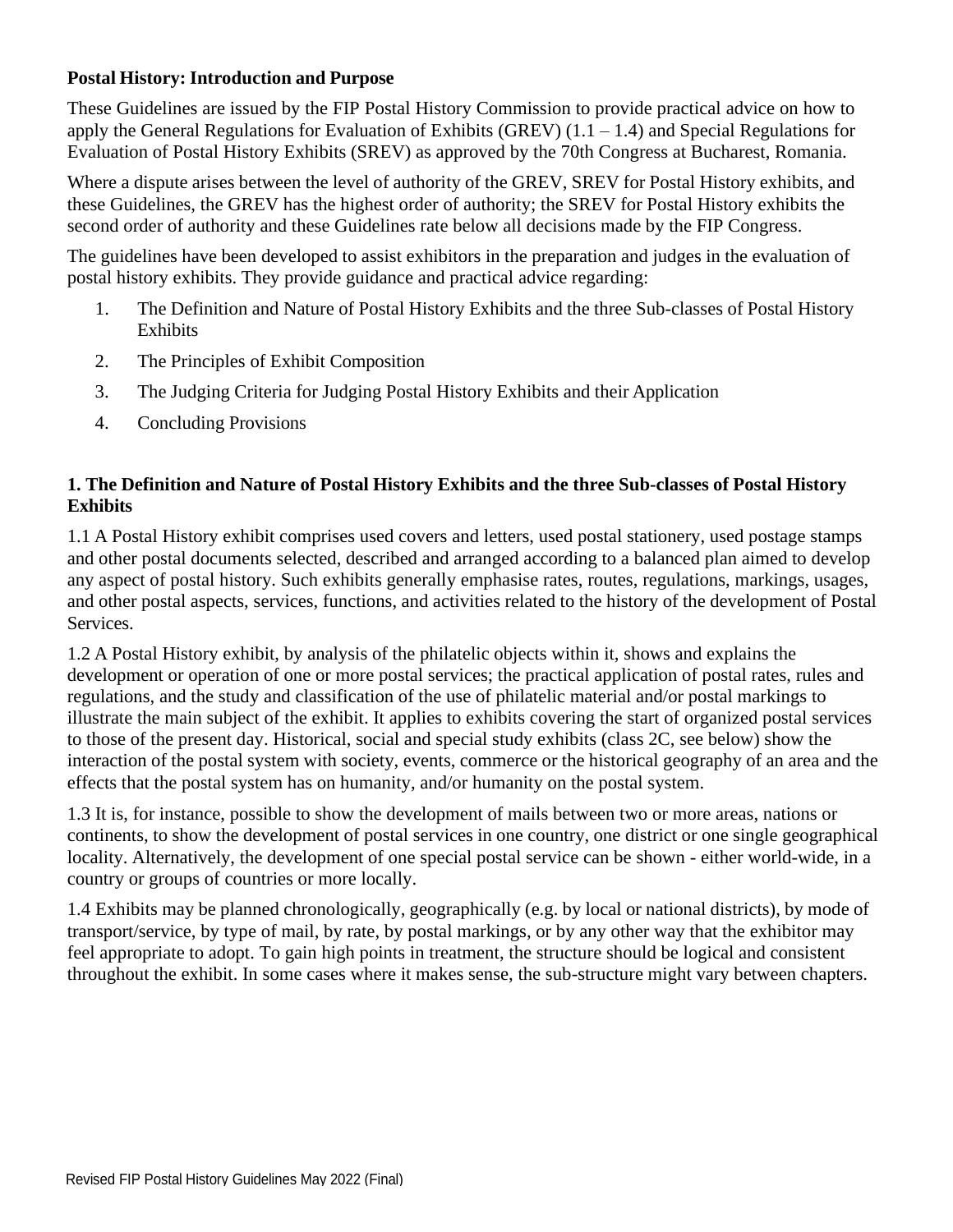1.5 The most effective postal history exhibits avoid duplication of similar items and wide chronological gaps where possible and avoid the inclusion of items that are not directly relevant to the subject shown. With rare exceptions, essays and proofs, unused stamps, and unused postal stationery are irrelevant. If they are shown, their inclusion must be justified.

1.6 Generally, a Postal History exhibit should show interesting items (philatelic and where appropriate nonphilatelic) to the best advantage of the material and exhibit theme. It should not have the appearance of a manuscript for a monograph where the text dominates the material.

1.7 It is recognised that significant postal history exhibits can be prepared for any time period within the history of the post from early postal services through to postal mechanisation of recent times and that important postal developments occurred and should be appreciated in any time period.

1.8 Three classes of postal history exhibits are recognized.

# 1.8.1 Class 2A - Postal History exhibits relating to postal services and systems

Examples of postal history class 2A subjects include (but are not limited to):

- A. The development or operation of one or more postal services and systems within a country, district or region or between countries and continents
- B. the practical application of postal acts, rules and regulations and/or specific postal services
- C. Pre-adhesive postal services
- D. Postal rates
- E. Routes for transportation of mails
- F. Military mail, field post, siege mail, POW, civil and military internee camp mail
- G. Maritime mail, railway mail and/or inland waterway mail
- H. All kinds of travelling post offices
- I. Disaster mail
- J. Disinfected mail
- K. Censorship mail
- L. Postage due mail
- M. Automation of the mails
- N. Forwarding agent's markings
- O. Official mail, free frank mail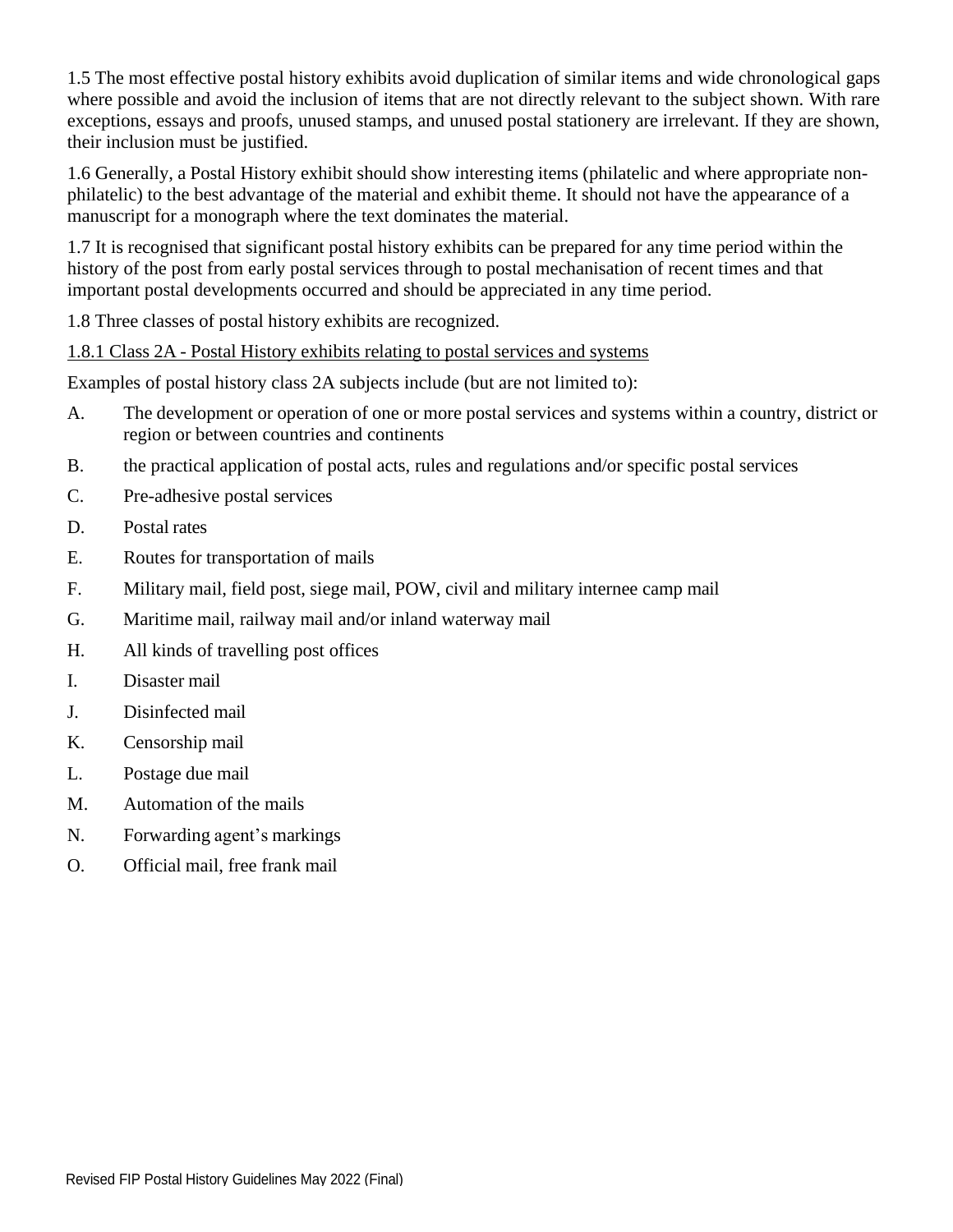In class 2A, maps, decrees, proclamations etc. should be used only if relevant to the development and documentation of the chosen subject and should be restricted in number.

An exhibit of any of these subjects will often include postal markings related to those subjects. A study structured and treated primarily according to those markings is usually considered a class 2B subject (see below).

### 1.8.2 Class 2B - Marcophily exhibits- relates to the study and classification of postal markings

Such an exhibit may cover any period of postal history from the pre-stamp period to the present day. It includes all types of cancellations and obliterations, including manuscript markings, applied by official and private postal services. The study may cover the function, the period of use, place of use, colour, state or other changes over the course of time, or other aspects of postal markings. The subjects can include marks of office or of services such as registration, maritime, traveling post offices, disinfection and instructional marks.

Marcophily exhibits may include the study of repaired date stamps and methods of showing distances used by postal administrations. A study of the different types of automatic postal coding marks used would be a Marcophily exhibit; the introduction of postal automation by a Postal Administration is, however, Postal History (class 2A).

Demonstration of knowledge and personal study of postal markings should include the earliest and latest recorded dates of use, the ink colours used, the identification of place of use, where this is not apparent from the wording or particular types (e.g. identifying the place of use of mute or numeral cancellations), etc.

Markings should be as clear as possible with all essential wording complete. Where Marcophily exhibits are based on obliterating marks, they should be complete and preferably on cover. Generally partial strikes should be avoided; as should unnecessary duplication of the same marking other than early and late dates to demonstrate the period of use.

Any attempt to improve the appearance of a postal marking, subsequent to its being applied by the postal authorities, shall be treated as being faked material. (See GREX Article 41.2)

Postage stamps displayed in a Marcophily exhibit are irrelevant except that they should be in reasonable condition. If used postage stamps are included in a Marcophily exhibit, the evaluation will primarily be based on the classification, study, quality, and rarity of the postal markings and obliterations on the stamps.

### 1.8.3 Class 2C - Historical, Social and Special Study exhibits - relates to postal history studies in the broadest sense

Such exhibits examine the interaction of the postal system with history, society, events, commerce, or the historical geography of an area; and the effect the postal system has had on humanity, and humanity on the postal system.

Examples of postal history class 2C subjects include (but are not limited to):

- 1. Telegram services
- 2. Greeting cards (including Valentines)
- 3. Illustrated, Pictorial, commercial envelopes used in the postal system
- 4. Studies of the effect of a postal system on commerce, society and industry and the adaptation by commerce and industry of materials for use in the postal system
- 5. Historical studies
- 6. Studies relating to an event or historical landmark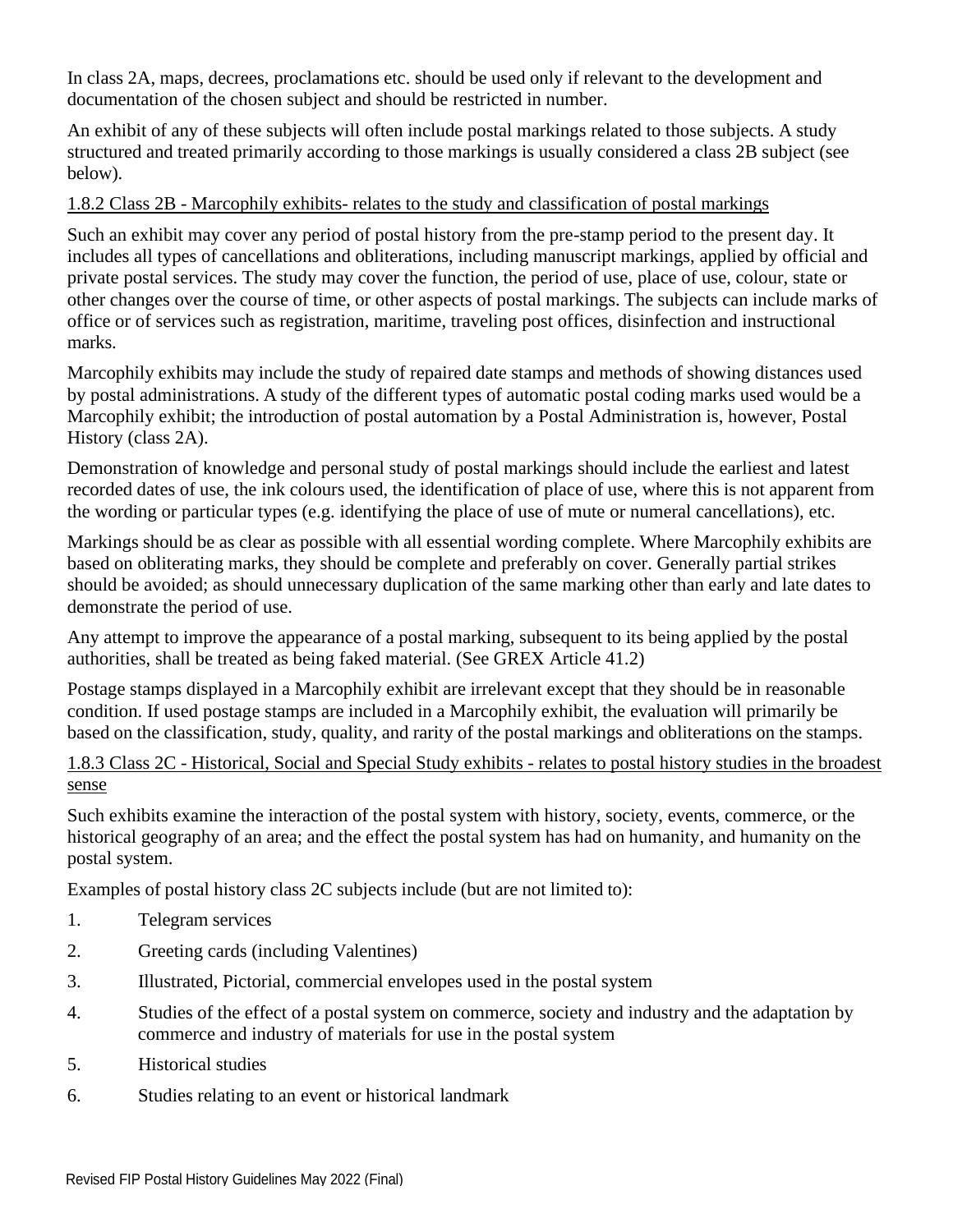Postal history class 2C subjects usually include material developed by commerce and society for use in the postal system and may include non-philatelic material where relevant to the subject of the exhibit.

Use of such non-philatelic material is encouraged in class 2C if it is directly relevant to the subject of the exhibit and if it benefits the treatment. The non-philatelic material should, however, not overwhelm the philatelic material. All exhibits under sub-class 2C must be capable of being exhibited in standard exhibition frames.

# **2. The Principles of Exhibit Composition**

## 2.1 The Exhibit Composition

An exhibit of postal history should comprise a logical and coherent assembly of material (as defined in 1.1-1.8.3) to illustrate one or more aspects of postal history.

In a postal history exhibit, the exhibitor tells a story with the exhibit. Normally, it is a story about the development of one or more aspects of the operation of postal services (for details and exceptions, see under 1.8.1-1.8.3 above). A postal history exhibit has a clearly defined beginning and end. The beginning and end (scope) should be logically connected to the postal history subject treated. Postal history exhibits in which the scope and/or structure is defined primarily by traditional philately aspects such as one or more stamp or stationery issues are unlikely to attain the highest scores. The exhibits should rather be structured by rate, route, regulations, type of mail, chronologically, geographically (e.g. by local/national districts), by mode of transport/service, or by any other postal history related way that the exhibitor may feel appropriate to employ. For more details and specific suggestions, see under 1.1-1.8.3 above. The subject chosen needs to be appropriate in scope for both the initial and also the potential size of the exhibit.

## 2.2 One Frame Exhibits

A One Frame exhibit of postal history is intended to be an exhibit within the categories mentioned in 1.8.1-1.8.3 with a very narrow theme that fits into one frame. If a theme can be shown in more than one frame, or if duplication of material is needed to fill one frame, it is not suitable as a theme for a one frame exhibit. All aspects of the chosen subject should be fully treated in the single frame.

A selection of items from a multi-frame exhibit may be suitable only if the selection can completely treat a natural sub-theme of the exhibit within one frame. In such cases, the exhibit would need a narrower title and, in most cases, a modified plan and treatment. An exhibit showing only the best items ("cherry picking") from a multi-frame exhibit is not appropriate as a one frame exhibit, because all aspects of the complete subject would not be treated appropriately in the one frame only.

2.3 The Introductory Sheet (or the Title Page)

All postal history exhibits must include an introductory sheet. This introductory sheet should include:

- The title of the exhibit
- A description of the purpose of the exhibit (What is included in the exhibit and what is omitted)
- A description of the scope of the exhibit (The beginning and end and why those limits were chosen)
- A plan of the structure of the exhibit in the form of chapters or sections etc. A listing of the exhibit content "frame by frame" or "page by page" does not convey the intention of the exhibitor to its best advantage.
- A list of personal research by the exhibitor within the subject (with references to articles or literature)
- A list of the most important and preferably reasonably accessible literature references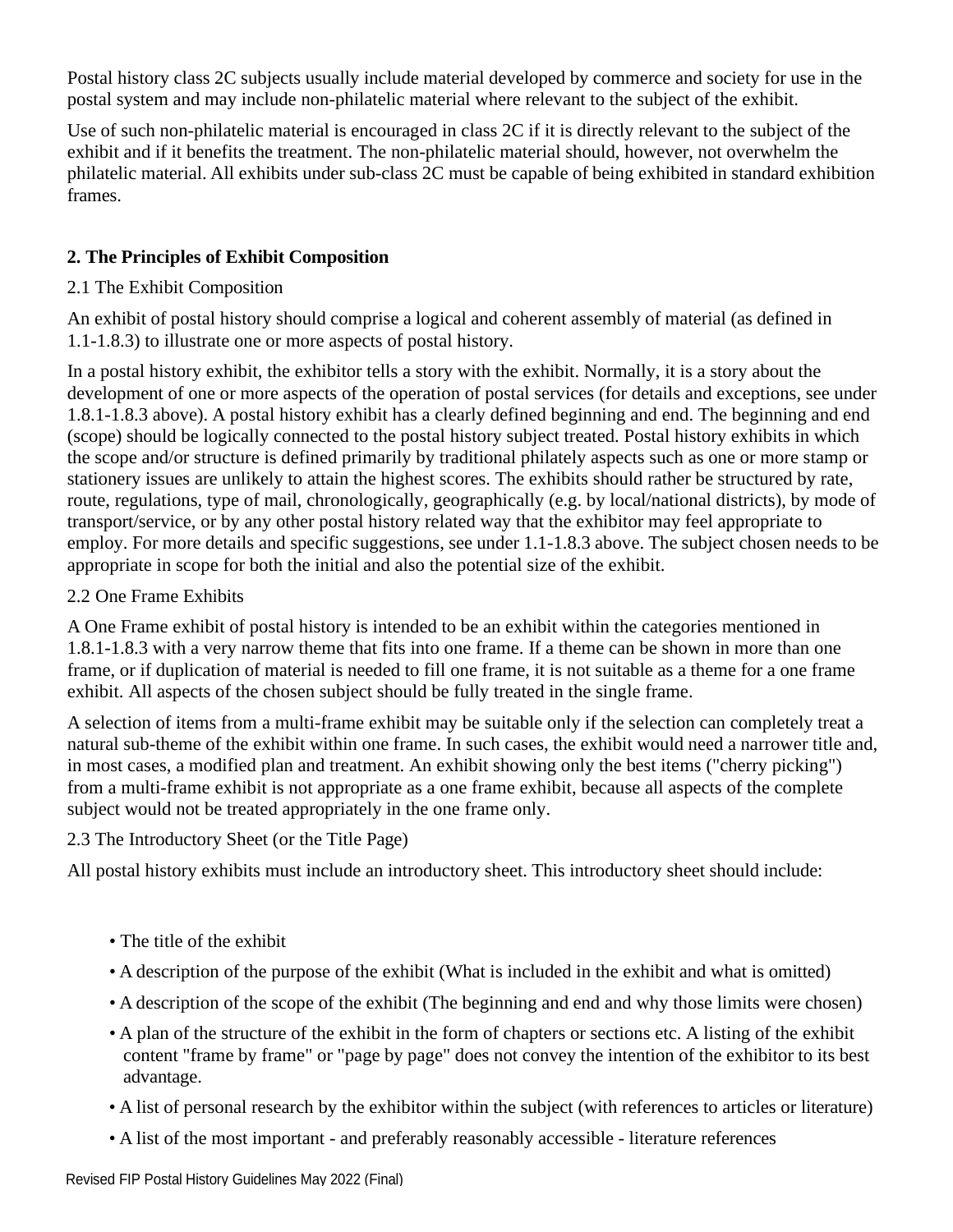If space permits, the introductory sheet could also include:

- Short, precise and relevant general postal history information on the subject
- If the exhibitor decides/chooses to use a hierarchy of text and/or paragraph styles to indicate different levels of information presented then this structure should be explained in the introductory page
- Anything else that the exhibitor might feel would help the judges prepare for judging the exhibit.

## **3. The Judging Criteria for Judging Postal History Exhibits and their Application**

In judging a postal history exhibit, the jury will use the following general criteria (ref. GREV, Article 4.2):

A. Treatment - ref. GREV, Article 4.5: 20 points

- B. Philatelic Importance ref. GREV, Article 4.6: 10 points
- C. Philatelic and related Knowledge, Personal Study and Research ref. GREV, Article 4.7: 35 points

D. Condition - ref. GREV, Article 4.8: 10 points

E. Rarity - ref. GREV, Article 4.8: 20 points

F. Presentation - ref. GREV, Article 4.9: 5 points

Total: 100 points.

Exhibitors should be aware of the need to consider carefully the various aspects which combine together to maximise the award an exhibit can attract. Some indications are given below of the basic elements underlying each individual criterion.

3.1 Treatment (20 points)

Treatment of the exhibit reflects the degree to which the exhibitor is able to create a balanced exhibit characteristic of the chosen subject. A logical progression that is easy to follow and a clear concise write up will help the jurors to appreciate the exhibit. In assessing treatment, jurors will check that the statements made in the introductory sheet and plan are adequately represented in the exhibit.

The judges will evaluate:

- How well the introduction Sheet (or the Title Page) of the exhibit shows the purpose of the exhibit, defines the scope and explains the plan and structure, and whether it guides the juror to the most important literature/references for the subject chosen
- Whether the subject and scope has been chosen to enable a properly balanced exhibit to be shown in the space available
- Whether there is a natural postal-history-based start and ending point of the exhibit
- Whether the title of the exhibit corresponds to the purpose, scope and plan
- Whether the content reflects the title, purpose, scope and plan
- Whether there is a logical storyline shown created with text and material with a good balance between the different parts of the exhibit
- Whether the primary focus is on the postal history (or e.g. history in class 2C) and only secondly on other things such as traditional philately aspects of the items like e.g. printings, shades, and varieties
- Whether the material shown completely covers the scope of the exhibit
- Whether the headlines and other texts on each page support the understanding of the treatment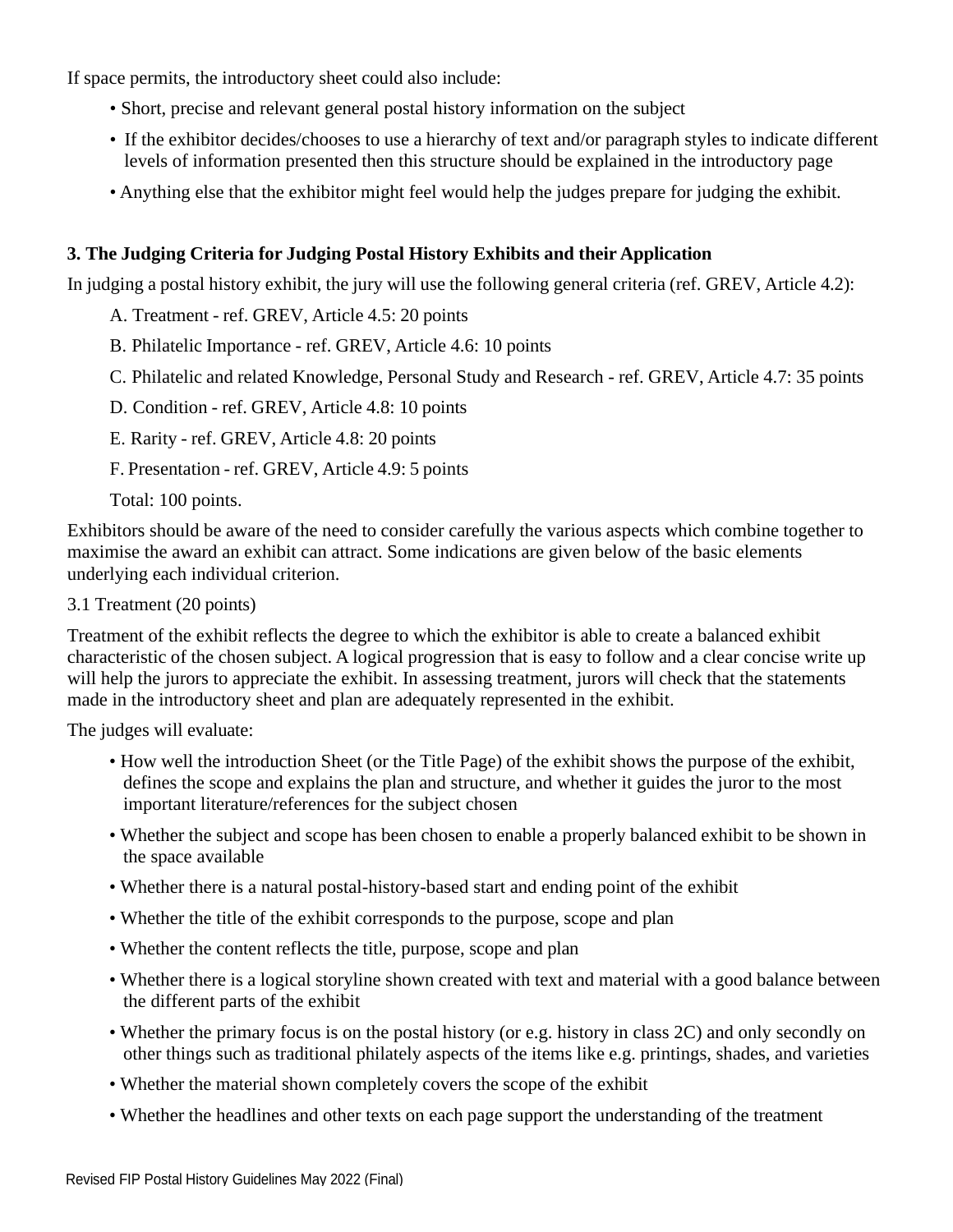- Whether there is unnecessary duplicated material. Text at each item should document the reason for showing it
- Whether all the material exhibited is relevant to the scope of the exhibit.
- The relevance, balance and importance of non-philatelic material shown in Historical, Social and Special Studies exhibits (class 2C) shall be evaluated by the judges under treatment.

The selection of material for a postal history exhibit involves a compromise between the many pages of material the exhibitor may wish to show and the number of pages that will fit in the frames allotted by the exhibition management.

This selection of material is an important factor not only in assessing treatment, but also knowledge. The exhibitor may omit material that is of lesser significance. In general, the common aspects of the subject presented may be represented by a token showing, while the difficult aspects of the subject should be shown in depth. The judges will appreciate that this treatment shows the exhibitor's knowledge of the material.

Exhibitors should ensure that their exhibit is cohesive and avoid combining largely unrelated subjects; such exhibits are likely to lose marks under the treatment and importance criteria.

An exhibit (e.g. of postal rates) which spans the pre-adhesive and postage stamp periods, but omits reference to the first postage stamp issues, will inevitably be downgraded under importance and rarity. This is equally applicable to exhibits of all periods which omit the most difficult sections.

3.2 Philatelic Importance (10 points)

The "importance" of an exhibit is determined by both the significance of the actual exhibit in relation to the subject chosen and the overall significance of that subject.

In assessing the importance of the exhibit, consideration is given to:

- How difficult is the selected area to collect?
- What is the significance of the material shown in the exhibit relative to the selected area?
- What is the significance of the selected area and the material shown relative to the national philately of the country?
- What is the significance of the selected area and the material shown relative to world philately?
- Under class 2C, half of the points available will be given for the exhibited subject's importance to history, mankind, and/or geographic area.

It will usually be easier to adequately treat and provide completeness to unimportant (narrower) subjects than to important ones in the space available. For example:

The postal history of a capital city may generally be more important than that of a provincial town or a rural area. When evaluating the importance of local area exhibits, it should be considered, how much of the material shown from the chosen geographical area would be desirable for exhibitors of broader defined subjects, such as the postal history of a whole country.

A postal rate study of postal agreements between two or more states would generally be more important than the domestic internal rates of an individual state over the same period. Likewise, a postal rate study covering all types of mail would generally be more important than a study of a single type of mail or service.

3.3 Philatelic and Related Knowledge, Personal Study and Research (35 points).

Philatelic and Related Knowledge is demonstrated by the items chosen for display and their explanatory comments. Personal Study is demonstrated by the proper analysis of the items chosen for display. Personal Research is presentation of new facts related to the chosen subject.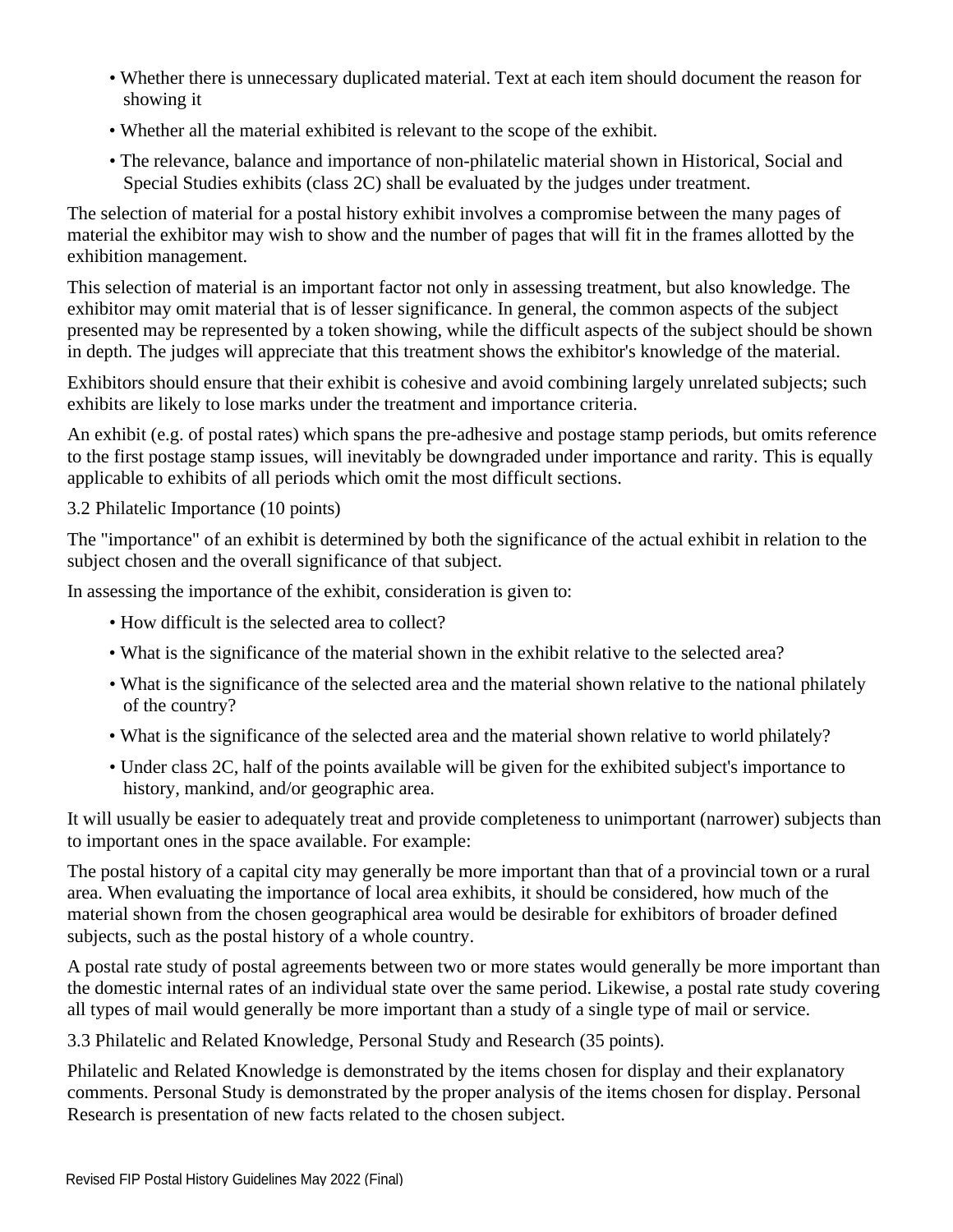Philatelic and Related Knowledge is demonstrated by:

- The choice of items reflecting knowledge of the chosen area
- The items being well described
- Using and correctly interpreting the existing literature within the area
- Demonstrating a full and accurate understanding of the subject chosen
- Showing correctly franked, correctly used items, which show the most important philatelic element the exhibitor wants to illustrate

Personal Study is documented by:

- That the primary postal history aspects that guide the structure of the exhibit and the story being told is fully analysed and accurately described.
- That all postal history aspects such as rates, routes, regulations, and markings are described when significant. A proper rate description includes (a) what is being sent, (b) the price of sending the item, and (c) the exact period (precise start and end dates) the rate was in effect.
- A short mentioning of traditional aspects of the stamps and stationery used at the end of the item descriptions will be appreciated if space permits and all the more important postal history aspects have already been appropriately described

Personal Research and new discoveries by the exhibitor

- Should be given full coverage in accordance with their importance.
- Major discoveries deserve important coverage and recognition and should be identified by the exhibitor, while minor discoveries should not overpower the main exhibit.
- For exhibits where obviously a great deal of real research (presentation of new facts related to the chosen subject) has been done, a very large proportion of the total points may be given for this research.
- Where appropriate, references could be given to the exhibitor's own or other previously published information. Where the exhibitor has extended such information, a reference can be placed either in the introductory statement or on the exhibit page to which the research refers.

Only the Philatelic and Related knowledge, Personal Study, and Research documented by the items in the exhibit and their relevant descriptions can be judged.

With regard to historical, social and special studies exhibits (class 2C), the related historical and general nonphilatelic knowledge and research will be considered in assessing all aspects of these criteria.

The importance of understanding a postal history exhibit can mean that more text is included or that nonpostal history or non-philatelic material is included as supporting documentation. However, all text must be concise and clear and the inclusion of related non-postal history or non-philatelic material must improve the understanding of the postal history subject and the attractiveness of the exhibit. In all cases, exhibitors should bear in mind that the information given should not overwhelm the philatelic material shown. A well-thoughtout plan (see 2.3. above) may avoid otherwise lengthy descriptions later in the exhibit.

It must be remembered that some postal history subjects have been very heavily researched over a long period of time and the results of these studies have been published. To gauge knowledge, the jury will consider how well the exhibitor has made use of these resources. It is unrealistic to require a collector to develop new findings in a heavily studied and researched area. For this reason, such exhibits will not be penalised for a lack of personal research.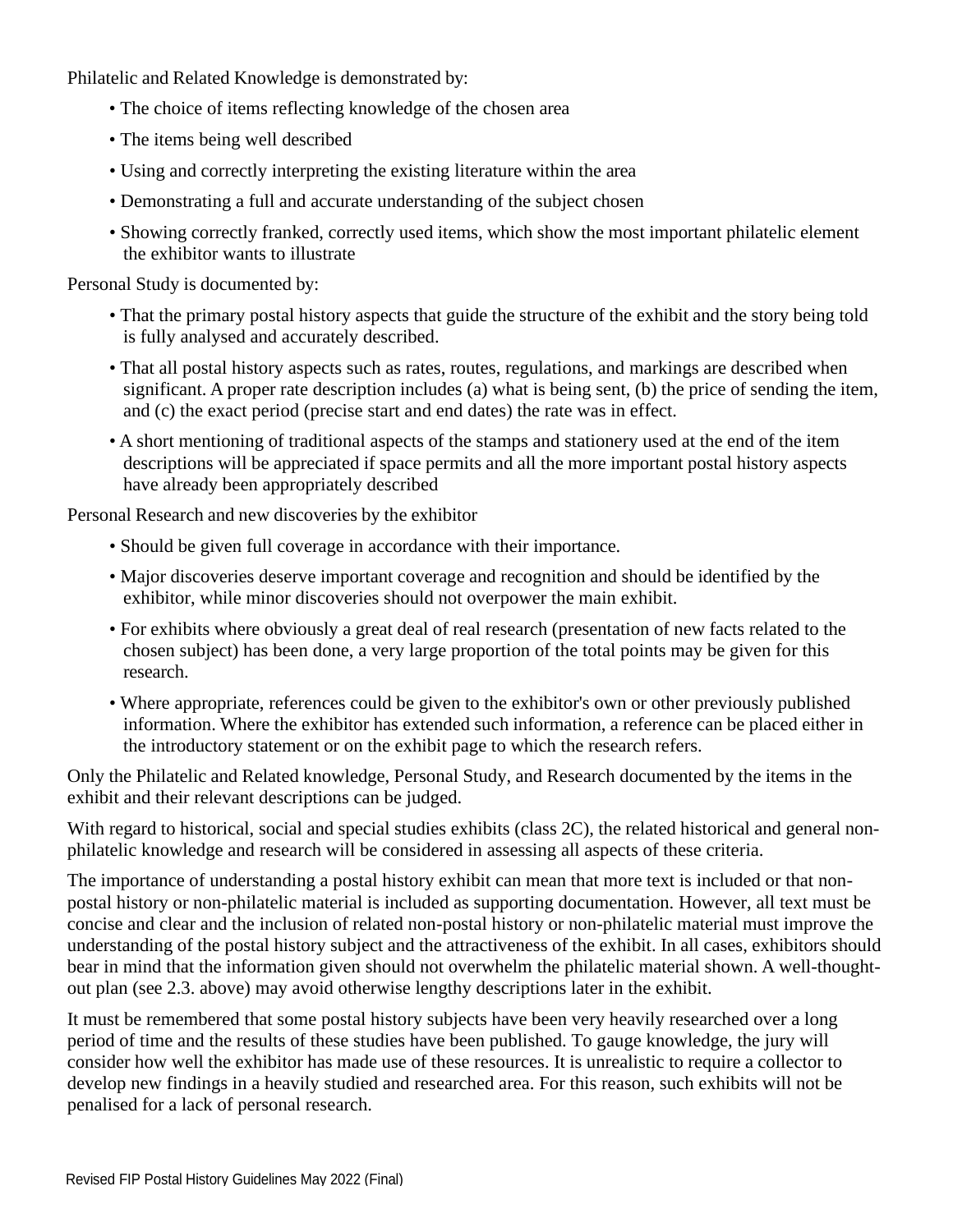If an exhibitor can make fact-based rarity statements relying on extensive recordings of known material, this will also be considered positively under Personal Study and/or Research (for more details on rarity statements, see below under 3.5)

3.4 Condition (10 points).

When judging condition in postal history exhibits, many aspects need to be considered:

- Material in good condition is strongly appreciated in a postal history exhibit. As condition may vary considerably for postal history material depending on country, period, and transportation conditions, judges should, however, always bear in mind the quality obtainable.
- Good condition, clean, legible postmarks and other postal markings as well as the general appearance of the objects, should be rewarded, while poor quality will attract a lower assessment.
- When possible, covers and other objects bearing postage stamps should show the stamps in good condition. In most exhibits, clean covers without stains and missing corners on the stamps etc. are appreciated.
- There are some notable exceptions however. For instance, in an exhibit of wreck/air crash covers, while the condition of the covers will by definition be poor, the postal markings applied upon salvage should be as clear as possible.
- The condition of common material should be impeccable and the best available.
- Exhibitors are encouraged to show unique or very rare material that does not occur in fine condition, but are cautioned from including other items in a condition that may reduce the perceived overall condition of the exhibit.
- Commercially used items are to be preferred to collector-produced ones.
- If an item has been restored or manipulated, it must be described as such.

#### 3.5 Rarity (20 points)

Rarity is directly related to the philatelic items shown and to the relative scarcity of this material (however, not the value). Thus, rarity is primarily related to how many examples exist and from how broad a perspective the items are rare, but not directly to the price of the item.

The jurors will primarily be looking for:

- How difficult is it to obtain the relevant and interesting material in the exhibit
- How difficult is it to duplicate the exhibit
- How important the rare items are seen from a broader perspective; e.g. a postal marking of a small town showing the only example known, but of a standard type used throughout the country, may be of less significance than a special type used only at that town.
- Has the exhibitor avoided philatelically produced material where possible?

Rarity in Postal History exhibits should primarily be considered from the postal history aspect of the item. Thus, a rare rate, route, or postal marking is usually more important when considering rarity in Postal History exhibits than a common postal history item franked with a rare stamp. If many of the key postal history rarities within the subject are present, traditionally important items such as rare postal stationery and stamps on postal items, largest known franking, earliest recorded usage, mixed frankings, condition rarities, etc. will also be appreciated in postal history exhibits.

If an exhibit contains very rare material, the exhibitor should draw attention to this fact in the descriptions of the items. If rarity statements (e.g. "One of X recorded") are used, it will be positively regarded if the statement is corroborated by mention of the source and personal research put into generating the relevant